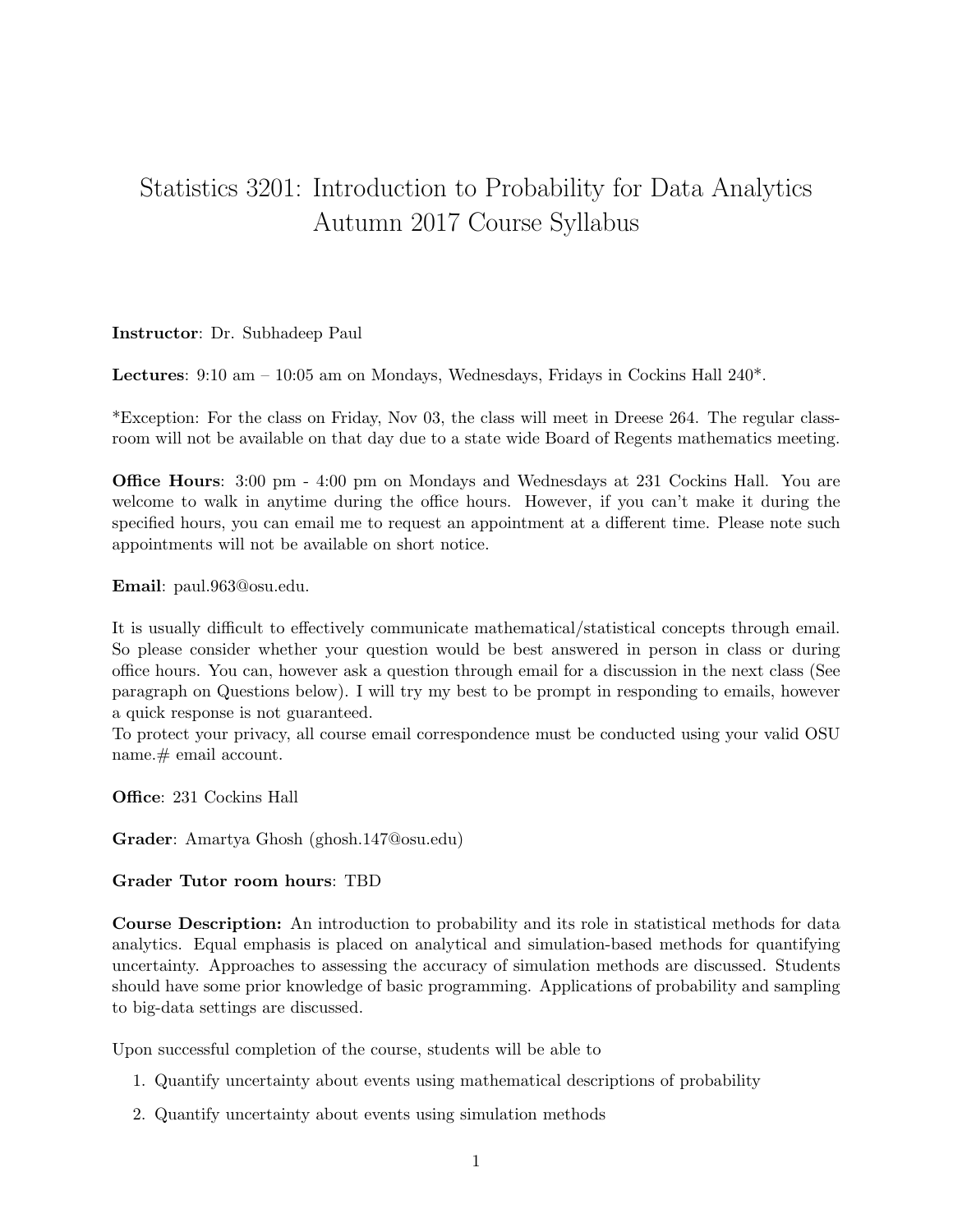- 3. Assess the quality and accuracy of simulation-based descriptions of uncertainty
- 4. Update a description of uncertainty based on new information
- 5. Identify appropriate probability models for experiments/data and summarize expected outcomes from such models
- 6. Use correlation and conditional expectation to describe the relationship between two random variables.
- 7. Quantify uncertainty about summary statistics for large data sets

Prerequisites: Prerequisites: Math 1152 or 1161.xx or 1172 or 1181 or equivalent, and CSE Placement Level A or equivalent; or permission of the instructor.

Course Website: Important announcements, course materials and lecture notes, homework problems, computing references, and other information about the class are posted on Carmen (carmen.osu.edu, login with your web ID).

Textbook: The required textbook for this course is:

- Mathematical Statistics with Applications (7th edition) by Wackerly, Mendenhall and Sheaffer

Course material will be supplemented with the freely available textbook

- Introduction to Probability and Statistics using R by Kerns; available online at https://cran.rproject.org/web/packages/IPSUR/vignettes/IPSUR.pdf

Course Materials: A reading list from the required textbook will be provided for each lecture. I will also post incomplete lecture notes in Carmen before each class, which will be interactively completed in class through annotation. You are not required to study the incomplete lecture notes beforehand.

Questions: Asking questions is one of the best ways to learn a new material. I will set aside a few minutes in each class for a discussion on any question you have on the entire course material covered up to that point. This is of-course in addition to any clarifying question during the lecture. If you would prefer to ask a question anonymously, you can send me an email with your question and I will discuss that in the next class.

Homework Assignments: Homework will be assigned biweekly. It will consist of numerical problems motivated by data analytics applications and small computer programming/simulation problems. You are encouraged to work together on the problems, but each student must hand in his or her own work, written in his or her own words. Do not copy any part of another student's homework including computer output. Use of homework solutions distributed in previous offerings of the course or available on the web constitutes academic misconduct and will be handled according to university rules. A hard copy of the homework solutions should be submitted at the beginning of class on the due date. The solutions may be handwritten or typed. Please be sure that the questions are clearly labeled, all supporting work (including computer code) can be easily identified, and that all figures/tables are referenced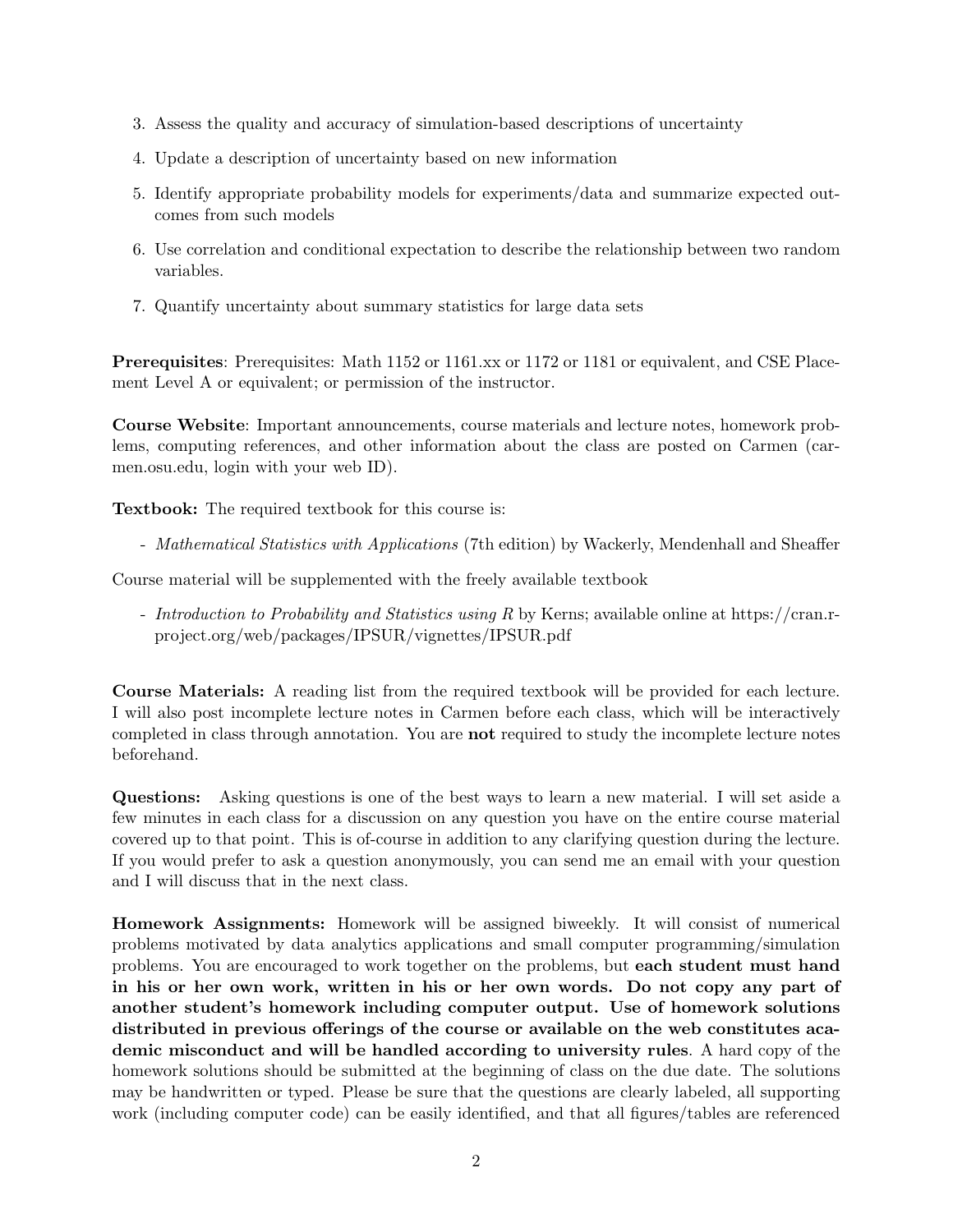and interpreted in the text. Electronic versions of homework solutions will not be accepted unless permission from the instructor is obtained in advance.

Exams: There will be three in-class exams. Coverage includes lecture material, assigned reading, and homework. Tentative dates are provided on the weekly lesson plan. Statistical tables will be provided as needed. Calculators may be used, but no communication devices are allowed (e.g. mobile phones). You may use one  $8.5 \times 11$  inch handwritten sheet of paper (both sides) with formulas. Makeup exams require a valid excuse and official proof if I am notified in advance or as soon as possible. A make-up exam must be taken within a week of the missed exam. Exceptions to this policy are permitted only in extreme situations such as serious injury immediately prior to an exam or severe illness requiring hospitalization.

Project: A class project will consist of a combination of a written portion and oral presentation, and will require use of the R software. Suggested project topics will be provided in class.

Computing: We will be using the R statistical computing software. R may be downloaded for free from http://www.r-project.org/. Many students prefer to use the interface RStudio, available for free at http://www.rstudio.com.

Attendance: Regular attendance and class participation is required. To comply with Federal title IV regulations, an actual roll call to verify attendance will be conducted during the first 2 lectures.

Grading: In order to obtain full credit on homework and exam problems you need to show your justification for or full work. Answers without work will not receive full credit. The following is a breakdown of the final course grade:

Homework: 20% Exam 1: 20% Exam 2: 20% Final Exam: 30% Project: 10%

The following rubric will be used to compute the final letter grade: A:  $93 - 100$ , A:  $90 - 92.9$ , B+: 87– 89.9: B: 83 – 86.9, B-: 80-82.9, C+: 77-79.9, C: 73 – 76.9, C-: 70–72.9, D+: 67 – 69.9, D: 60–66.9, E: below 60.

Special Considerations: If a situation exists or arises that you think may hinder your progress in this class, you must notify me as soon as possible.

Advising: For questions related to prerequisites and course suggestions, please contact the Statistics Department's Academic Planning Specialist, Brooke Raake (raake.5@osu.edu).

Academic Misconduct: It is the responsibility of the Committee on Academic Misconduct to investigate or establish procedures for the investigation of all reported cases of student academic misconduct. The term "academic misconduct includes all forms of student academic misconduct wherever committed; illustrated by, but not limited to, cases of plagiarism and dishonest practices in connection with examinations. Instructors shall report all instances of alleged academic misconduct to the committee (Faculty Rule 3335-5-487). For additional information, see the Code of